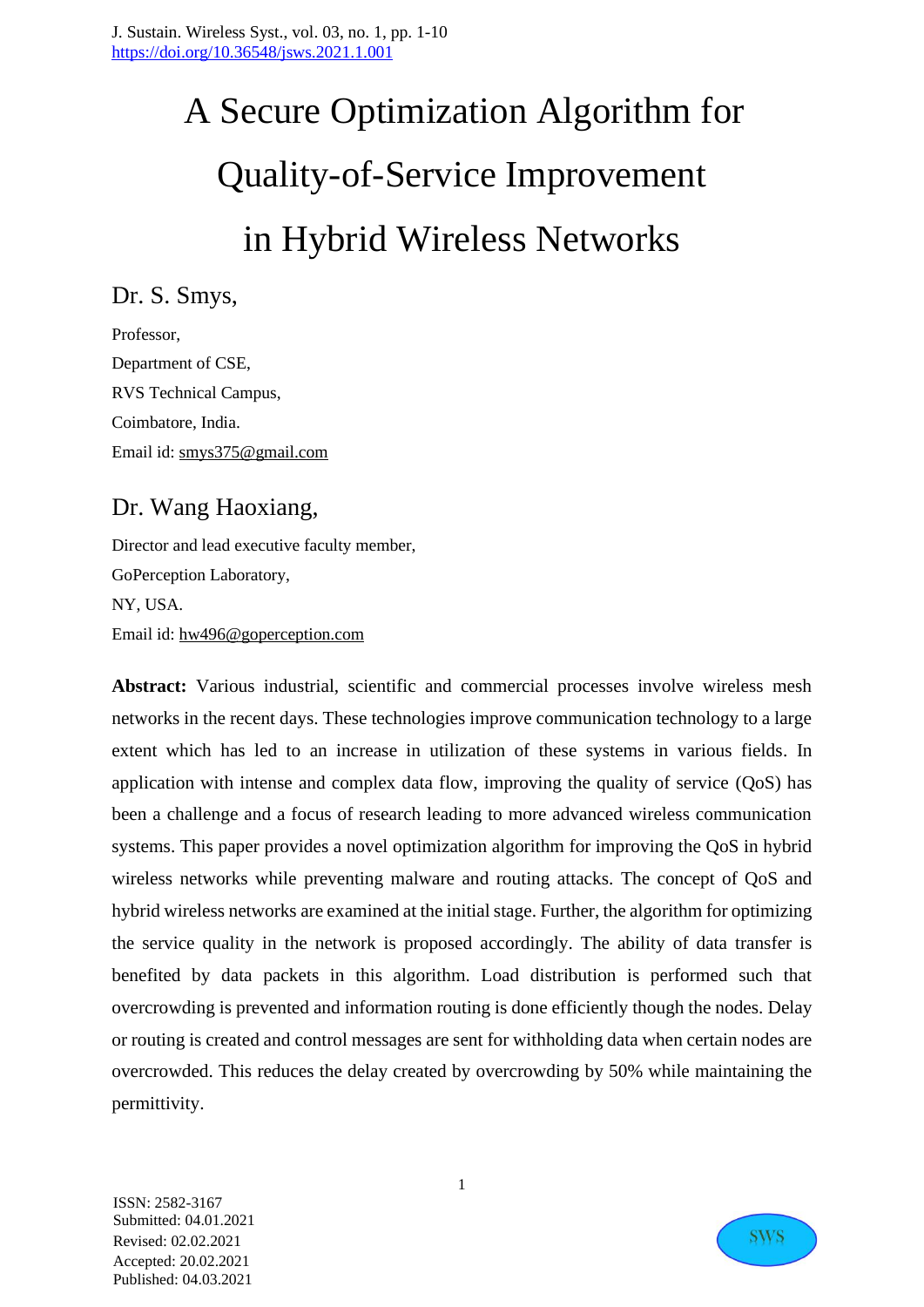**Keywords:** Hybrid wireless networks, Optimization, Quality of Service, Network Security, **Overcrowding** 

### **1. Introduction**

Specific geographical location with distinct size or scalability requires several access points for establishing a stable network connection [1]. Issues with respect to regular placement of cables, arrangement and architectural complexity and aesthetics makes it a challenge to place cable and DSL modems in certain office and apartment locations. These challenges have led to the extensive use of hybrid wireless networks as a substitute course of action [2-3]. The selfmodifying, self-configuring and self-organizing structure is facilitated with internet access. Computer networks enable mobility with the help of WLAN technology. IEEE 802.11 and Wifi technologies are used for identifying the WLAN standard. Computer-based systems widely use this technology in the communication process. The users and communication companies benefit from reduced bills of telephone communication and conversation with the help of VoIP technology [4]. Using this technology, internal telephone systems are established within enterprises and big-sized offices reducing the huge amount of telephone bills.

The VOWLAN technology based wireless networks are also beneficial, increasing the end profits of the organization [5]. Here, IP standards are used for establishing telecommunication. In industries where the time spent by the workers at their workplace is directly proportional to their turnover, the VOWLAN technology is highly beneficial [6]. Factory workers, construction project supervisors, engineers, sellers at big stores, school teachers, hospital nurses and several other employees and workers benefit from this technology. Small companies, homes, train stations, congresses, exhibitions, restaurants, hotels, airports and other public places gain wide attention on reducing the products relating to VOWLAN technology [7].

### **2. Related Work**

The requirement of applying data exchange schemes exists despite the reliable and flexible infrastructure of hybrid wireless network systems. In peer-to-peer networks, video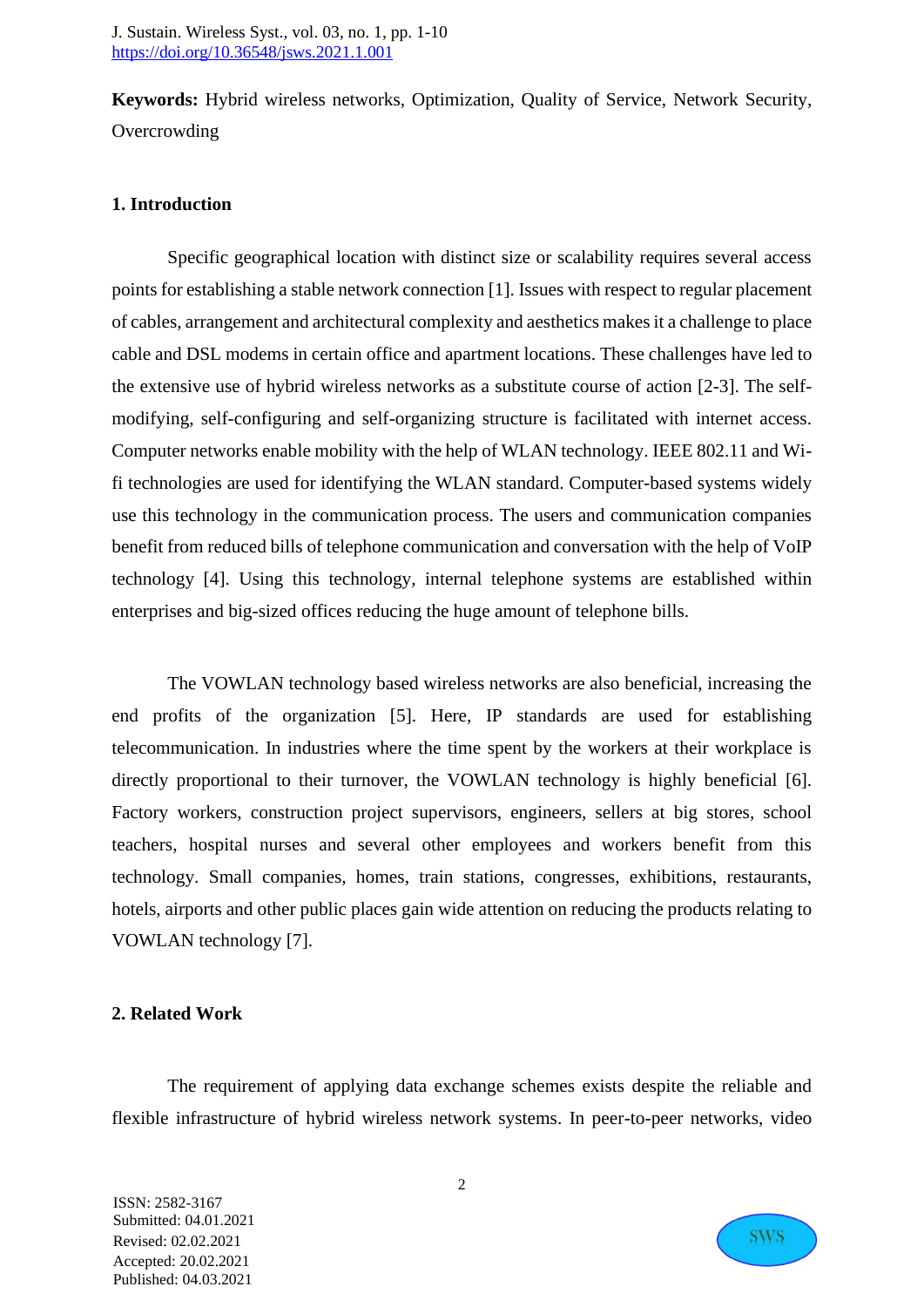frames are presented using pushing and pulling techniques [8]. In applications that involve several receivers and sources and require limited uploading, pushing based schemes may be implemented. In applications with lesser receivers but several sources, pulling based schemes [9]. In applications that require limited download also, pulling-based systems may be used. Large user population may be served using a pulling method based on efficient video flow on demand scheme [10]. Pulling method is used in a mesh-based peer-to-peer network with an ever-connected layer, the video flow propagation's N demands as well as the distribution trend incentive is obtained. Mathematical analysis is used for measuring data delivery with the help of pulling based technique for bit torrent-based file sharing which is a fluid trend [11]. The distribution delay extent and delivery amount are the functions used for evaluating the pulling method's magnitude of productivity [12]. However, the effect of various tensions that are intensive and permanent are not considered. Despite the high network overhead imposed by the pull-based approaches, evaluation is not performed in them [13]. In P2P networks, the pullbased scheme is evaluated by few researchers within limited metrics consideration. The pullbased scheme is also compared with hybrid push-pull method by researchers [14].

#### **3. Novel QoS optimization algorithm**

QoS optimization using a secure algorithm for implementation in hybrid wireless networks is explained in this section. Distance vector algorithm consisting of limited bandwidth is used in mobile environment operations. The optimum route calculation can be performed using this scheme even with the minimal energy of a car battery. On-demand algorithm is used for implementation of this technique. During the need for transmission of a package to a specified destination, determining the routes arriving certain points may be performed. The data dispatch within the nodes in a hybrid wireless network is as show in in figure 1.

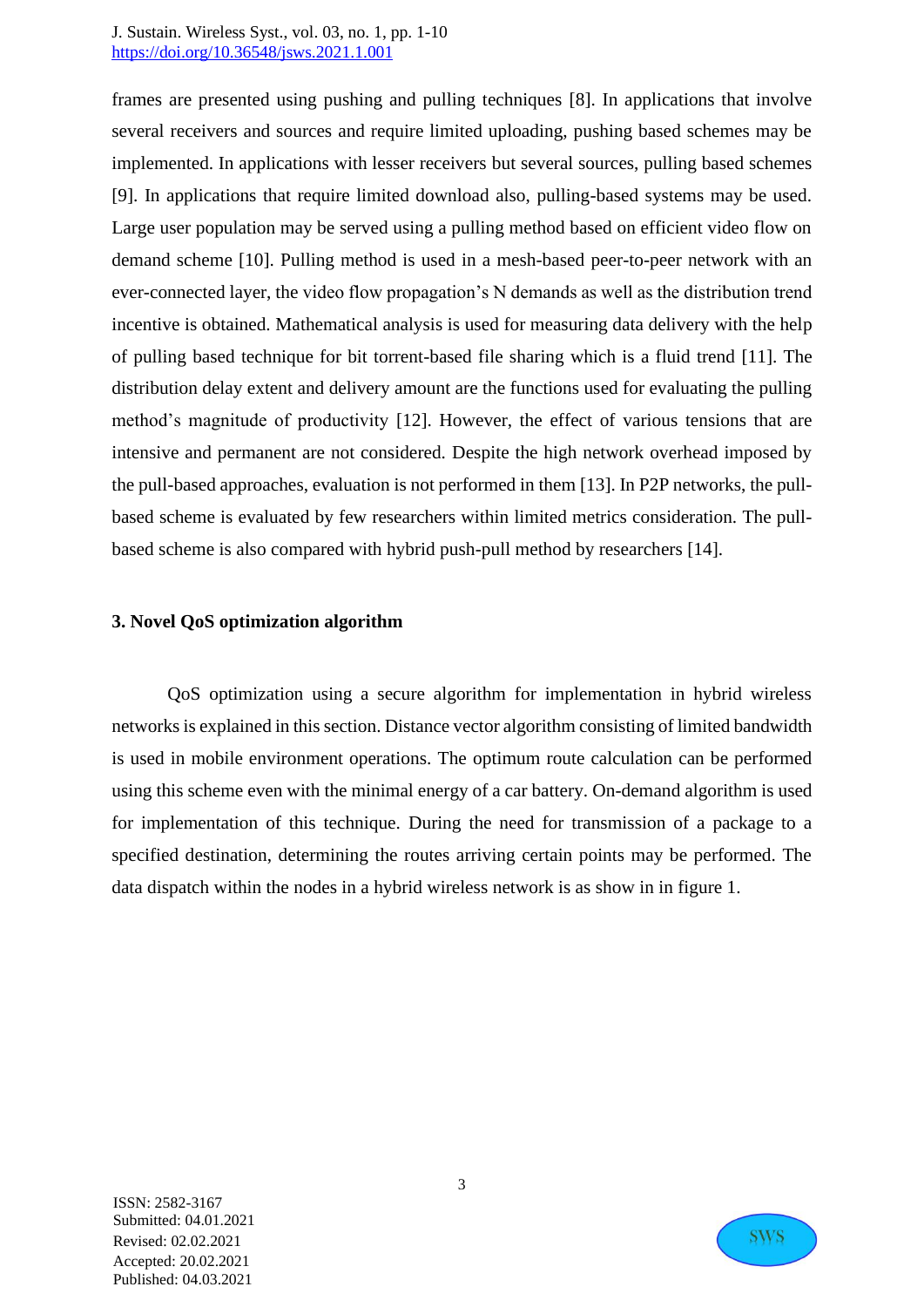

**Figure 1:** Hybrid Wireless Network Nodes

A specific network as shown in figure 2 is used for illustrating the proposed algorithm. Information packet is transmitted from node N1 to N2. Routing detection is performed with the help of the proposed algorithm. Here, the data regarding destination address and its corresponding key is incorporated in the table available for each node. The information regarding destination node for package dispatch is also maintained in this table. The element parallel to node N5 is searched from its corresponding table by N1. If it is unable to find the element, it is essential to detect a route towards the node N5. The proposed algorithm consists of an on-demand feature that provides access to routes only when required. Data transmission from node N1 to N2 is as represented in figure 2. Here, routing information is obtained by node N1 from its neighboring nodes. A route request package is created by the transmitting node that is pervasively propagates to identify the location of the destination node. Node N2 and N4 receives the related package as represented in the image. The origin as well as the destination addresses are available in the route request package providing the complete details of the source and the destination. The format of the typical protocol packages of the proposed algorithm is as shown in figure 3.

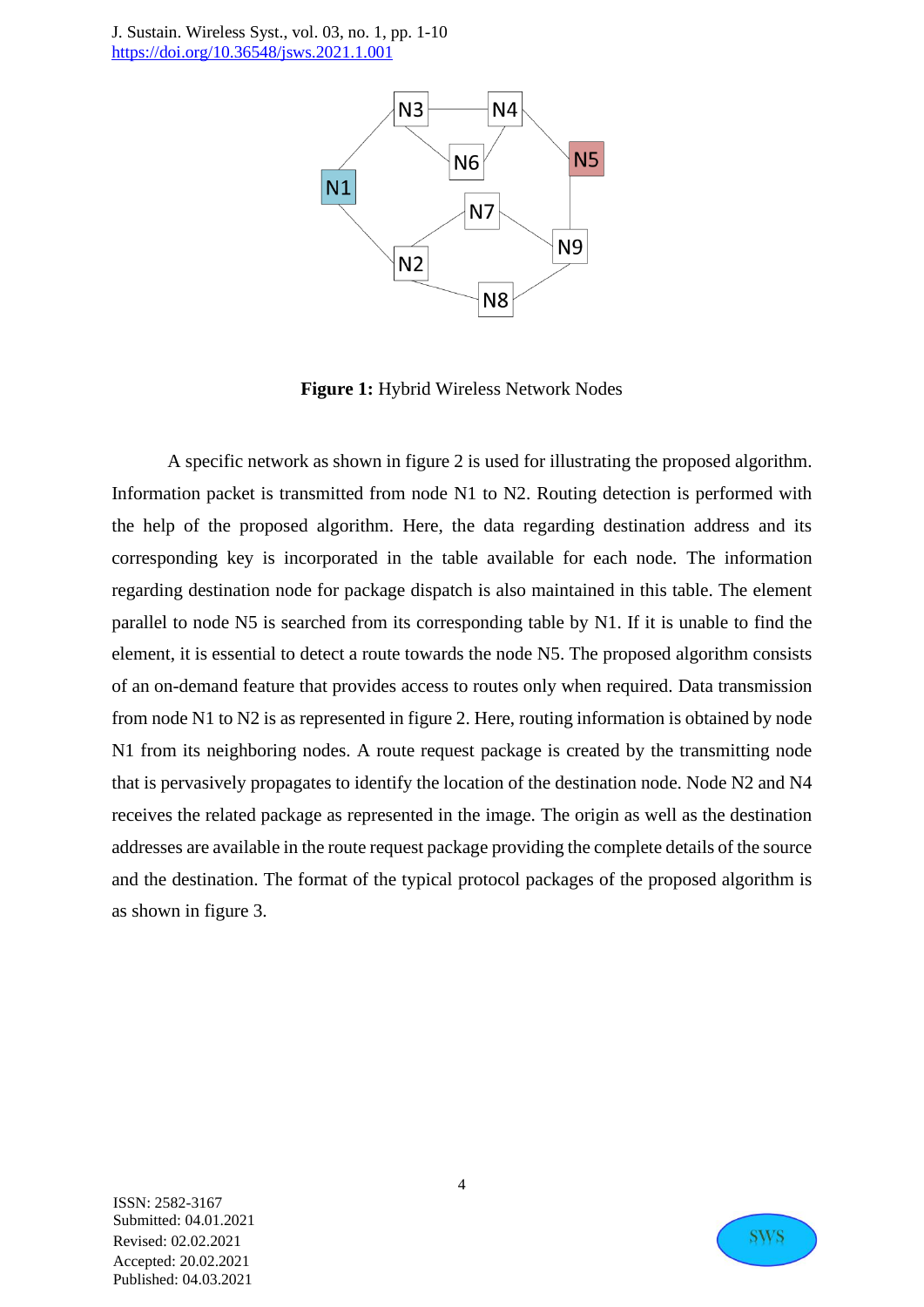

**Figure 2:** Routing from node N1 to N2 in a single step

The proposed algorithm mainly involves five steps namely message correction, message transmission, data table updating at each node, decision level and control packet transmission, and route selection updating phase. During the first stage, weight field is added to the data by each node before data transmission. This information is transmitted within the network as data packets and stored in the node table. The node table must contain the information regarding the weight of the sender node so that it can be used as an intermediate router if required. At the next step, message is transmitted and within the shortest time duration, the node table is updated for each node for selection of neighbor as suggested by the algorithm. With the increase in number of nodes, the number of node tables increase and data arrival packets and updating has to be performed more frequently. The already available data will be set on a rotatory state within the network.

At the next stage, control packet and route request are obtained by each node. This data is compared with the global network situation and the quantity of load is compared. The total network load is divided by the load on the node and the corresponding ratio obtained is used for execution of the required task. Data transmission occurs in the usual pace under normal circumstances if the ratio is less than 1. The packet is forwarded with a delay if the proportion is too small or the route request packet is dropped if the proportion is too large when the ratio is greater than 1. Finally, the QoS maintenance is used for performing path selection in the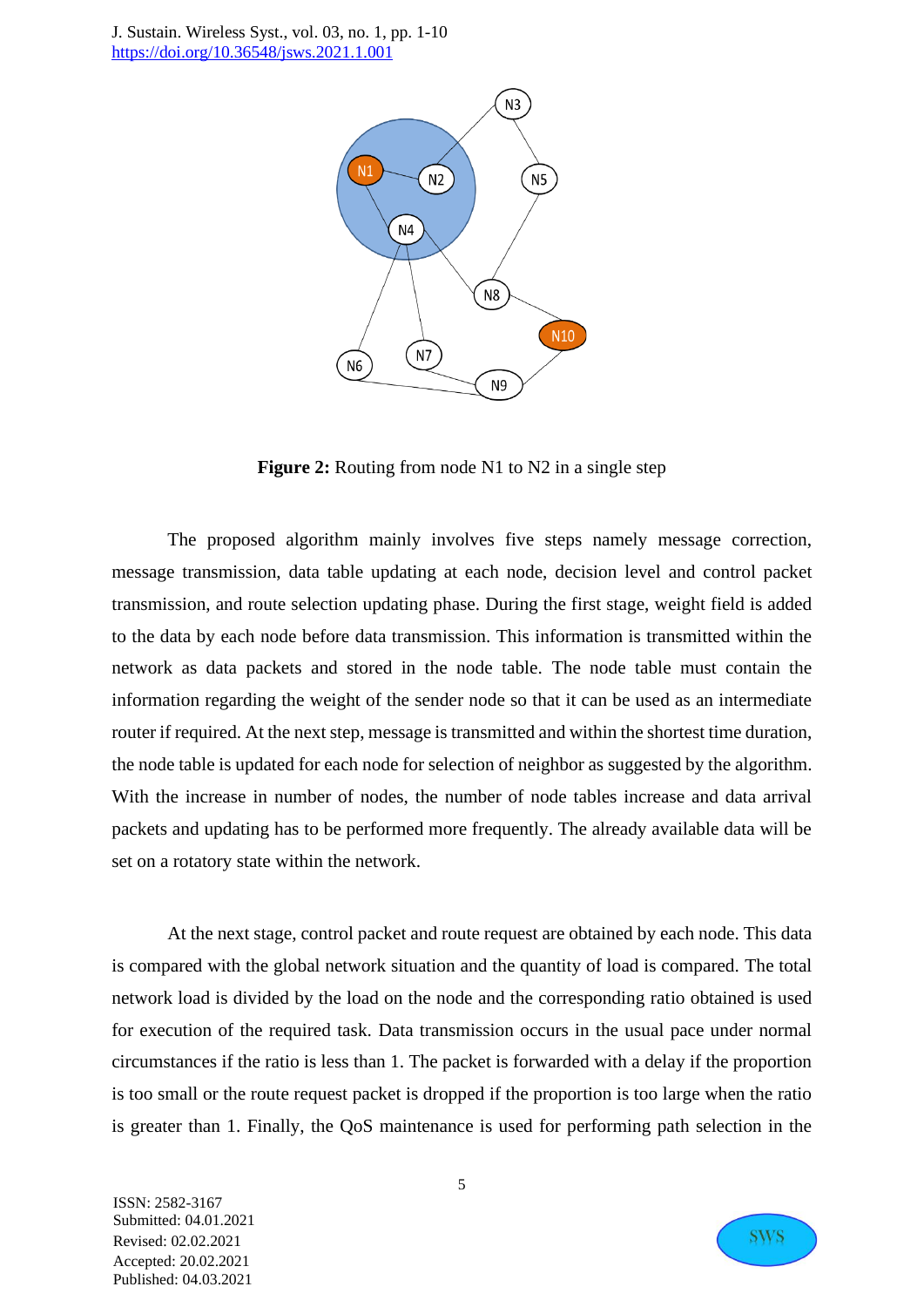proposed algorithm. The maximum benefit, minimum cost or load may be estimated during node selection based on the neighboring nodes. When decision has to be based on multiple criteria, when consideration is based exclusively on the parameter and when the deciding criteria is only the load of the node, path selection may be performed.

### **4. Results and Discussion**

Communication has to be analysed to estimate the success of the proposed algorithm. For this purpose, measurement and simulation is performed using NSS software. Several scientific and academic research communities use this software for simulating and measuring network parameters sue to its reliability and efficiency. A sample scenario is considered where each time data is to be transmitted within 10 nodes, 20 to 60 nodes vary under a constant traffic flow-based scenario. With the increase in network nodes and traffic, node interference may occur leading to a decrease in the efficiency of the network. The user datagram protocol is used with a traffic flow number of five and a constant rate cable modem router. Figure 3 represents the throughput comparison of the proposed scheme with existing schemes such as WMN balance [6], P2P hybrid [9], opportunistic P2P [11] and favourable peer support [15]. From the analysis it is evident that the proposed algorithm offers improved throughput.



**Figure 3:** Throughput comparison

ISSN: 2582-3167 Submitted: 04.01.2021 Revised: 02.02.2021 Accepted: 20.02.2021 Published: 04.03.2021

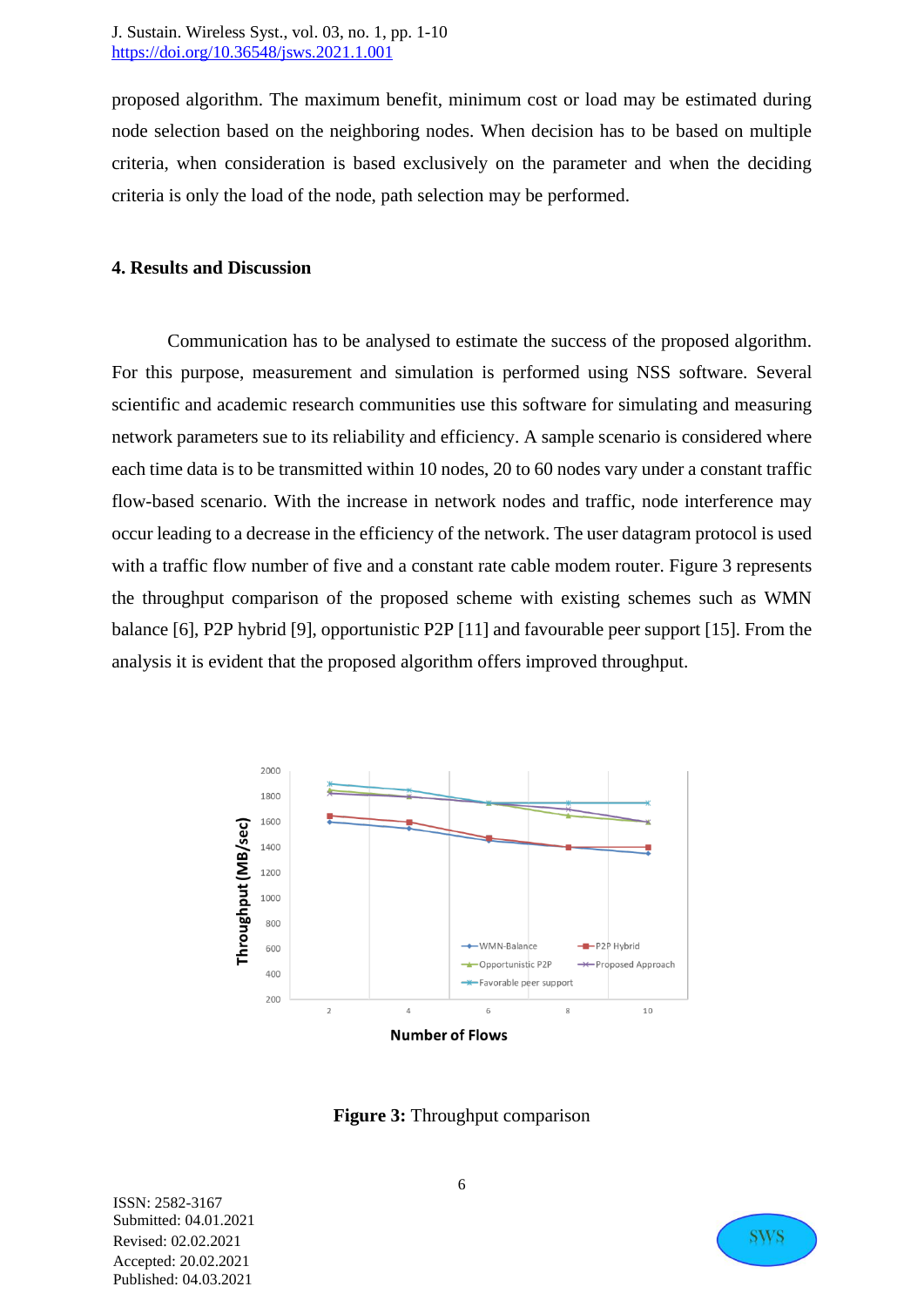The proposed algorithm is analysed for package delivery for up to 50 nodes. The simulation is performed once only for the purpose of analysis. Figure 4 provides the packet delivery ratio. There is a sudden rise in packet delivery since the  $10<sup>th</sup>$  second and it remains constant between the  $15<sup>th</sup>$  and  $25<sup>th</sup>$  second. Further, a sudden dip is observed when over 90% of the packets are delivered. Figure 5 represents the analysis of throughput for the flow of data against time factor. Overcrowding of the network nodes is prevented using the routing information thereby benefiting the data transfer capability and load distribution. A delay is created by the intermediate nodes when overcrowding is observed by withholding the control message.



**Figure 4:** Packet delivery ratio with respect to time in seconds

Comparison of the proposed algorithm with the conventional schemes is also performed in terms of end-to-end delay measured in seconds. Based on the results, it is evident that the performance of the proposed model is superior than the existing schemes. The packet delay is further improved by a factor of 10% and network traffic load is managed in an efficient manner using the proposed technique. Packet loss issue is overcome completely using this technique. The required QoS may be obtained in an easy and efficient manner using the proposed algorithm. Other combinatorial optimization-oriented schemes and heuristics may be involved for modelling the issue in a detailed manner using the proposed model while comparing the existing literature to the proposed algorithm.

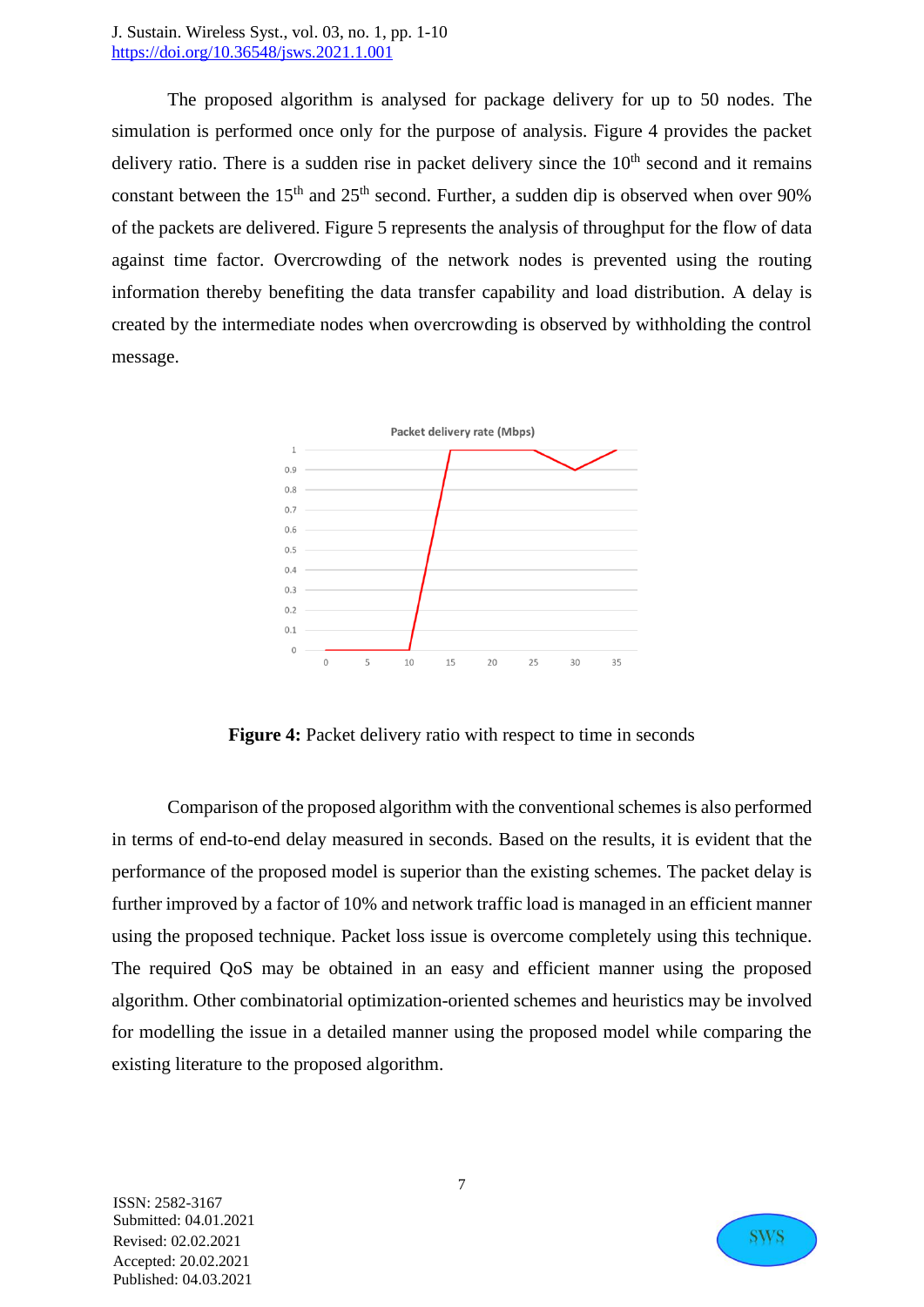

**Figure 5:** Throughput with respect to time in seconds

#### **5. Conclusion**

A secure optimization algorithm is proposed in this paper for improvement of the quality-of-service in hybrid wireless networks. The significant network parameters are further improved using this algorithm. Data such as neighbor number, energy of the nodes and network load are updated in each node when information transfer occurs. During packet transfer through the nodes, the sender dispatches its own data into the data table of the node along its route as well as updates the sender data table. Uninterrupted data transfer or delayed packet transfer decision can be taken by each node based on the network conditions. Increase in the number of network nodes and network traffic is directly proportional to the delay of data transfer. Cryptography technique may be used for improving the network security and data privacy. The packet delay may be improved by a factor of 10% when compared to the existing techniques using the proposed algorithm. Packet loss is avoided to a great extent.

Network permittivity is retained which may affect the network performance. Future work is directed towards performing additional experiments and comparing other algorithms with the proposed model for further enhancing the overall network parameters. The proposed algorithm can also be combined with artificial intelligence and deep learning schemes while considering the futuristic and advanced network structures enabling the algorithm to adapt itself to multiple networks with a diverse range of network parameters. Adaptive algorithm and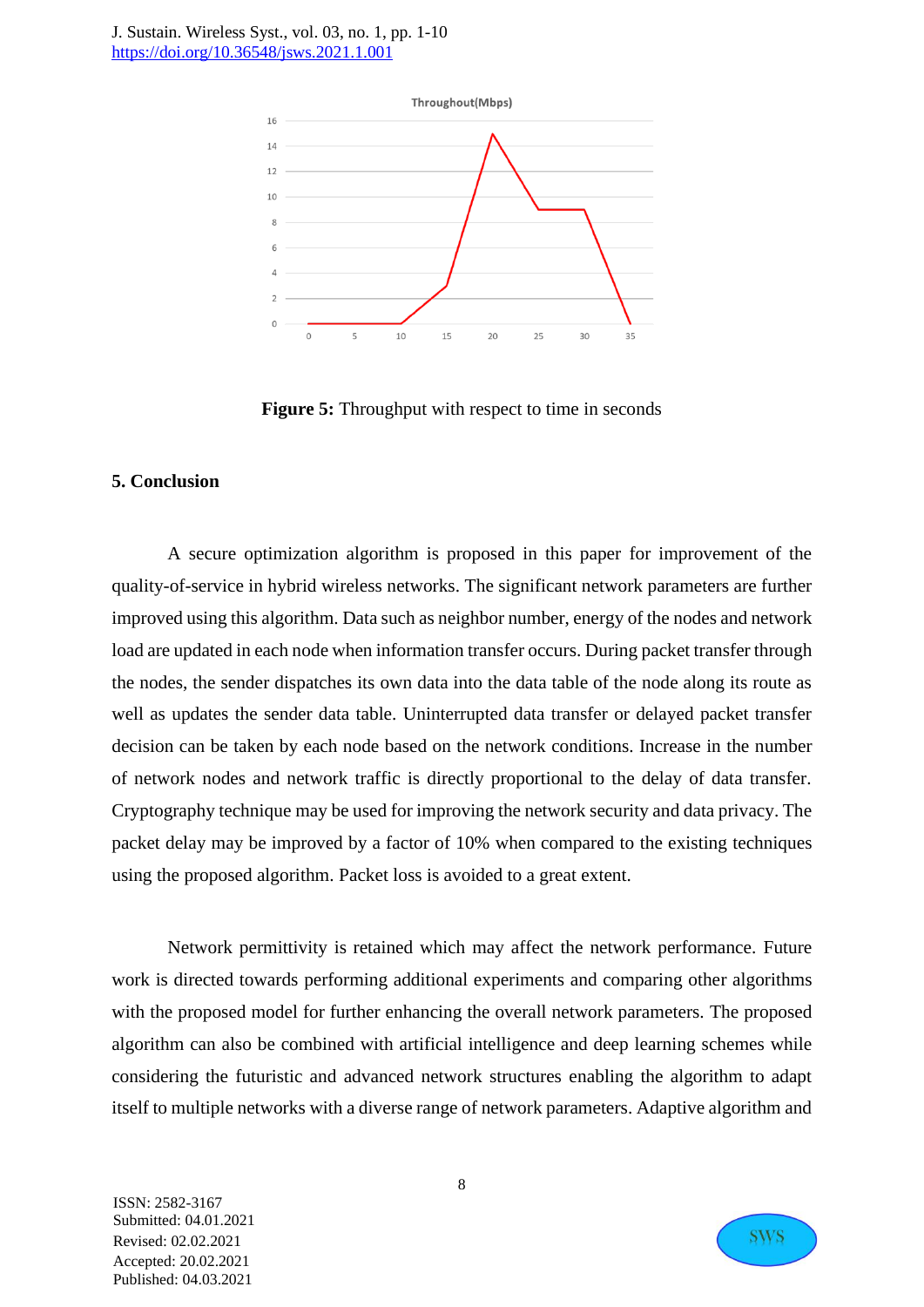performance optimization can be performed using fuzzy logic and other control-oriented schemes.

## **References**

- [1] Hassan, M. H., & Muniyandi, R. C. (2017). An improved hybrid technique for energy and delay routing in mobile ad-hoc networks. International Journal of Applied Engineering Research, 12(1), 134-139.
- [2] Gao, H., Zhang, K., Yang, J., Wu, F., & Liu, H. (2018). Applying improved particle swarm optimization for dynamic service composition focusing on quality of service evaluations under hybrid networks. International Journal of Distributed Sensor Networks, 14(2), 1550147718761583.
- [3] Hassan, M. H., Mostafa, S. A., Budiyono, A., Mustapha, A., & Gunasekaran, S. S. (2018). A hybrid algorithm for improving the quality of service in MANET. International Journal on Advanced Science, Engineering and Information Technology, 8(4), 1218- 1225.
- [4] Gheisari, M., Alzubi, J., Zhang, X., Kose, U., & Saucedo, J. A. M. (2020). A new algorithm for optimization of quality of service in peer to peer wireless mesh networks. Wireless Networks, 26(7), 4965-4973.
- [5] Hussein, S. A., & Dahnil, D. P. (2017). A New Hybrid Technique to Improve the Path Selection in Reducing Energy Consumption in Mobile AD-HOC Networks. International Journal of Applied Engineering Research, 12(3), 277-282.
- [6] Maddikunta, P. K. R., Gadekallu, T. R., Kaluri, R., Srivastava, G., Parizi, R. M., & Khan, M. S. (2020). Green communication in IoT networks using a hybrid optimization algorithm. Computer Communications, 159, 97-107.
- [7] Mostafa, S. A., Tang, A. Y., Hassan, M. H., Jubair, M. A., & Khaleefah, S. H. (2018, August). A multi-agent ad hoc on-demand distance vector for improving the quality of service in MANETs. In 2018 International Symposium on Agent, Multi-Agent Systems and Robotics (ISAMSR) (pp. 1-7). IEEE.
- [8] Mehta, R. (2021). Hybrid Fuzzy-Genetic Model for Fitness-Based Performance Optimization in Wireless Networks. International Journal of Computational Intelligence and Applications, 2150008.